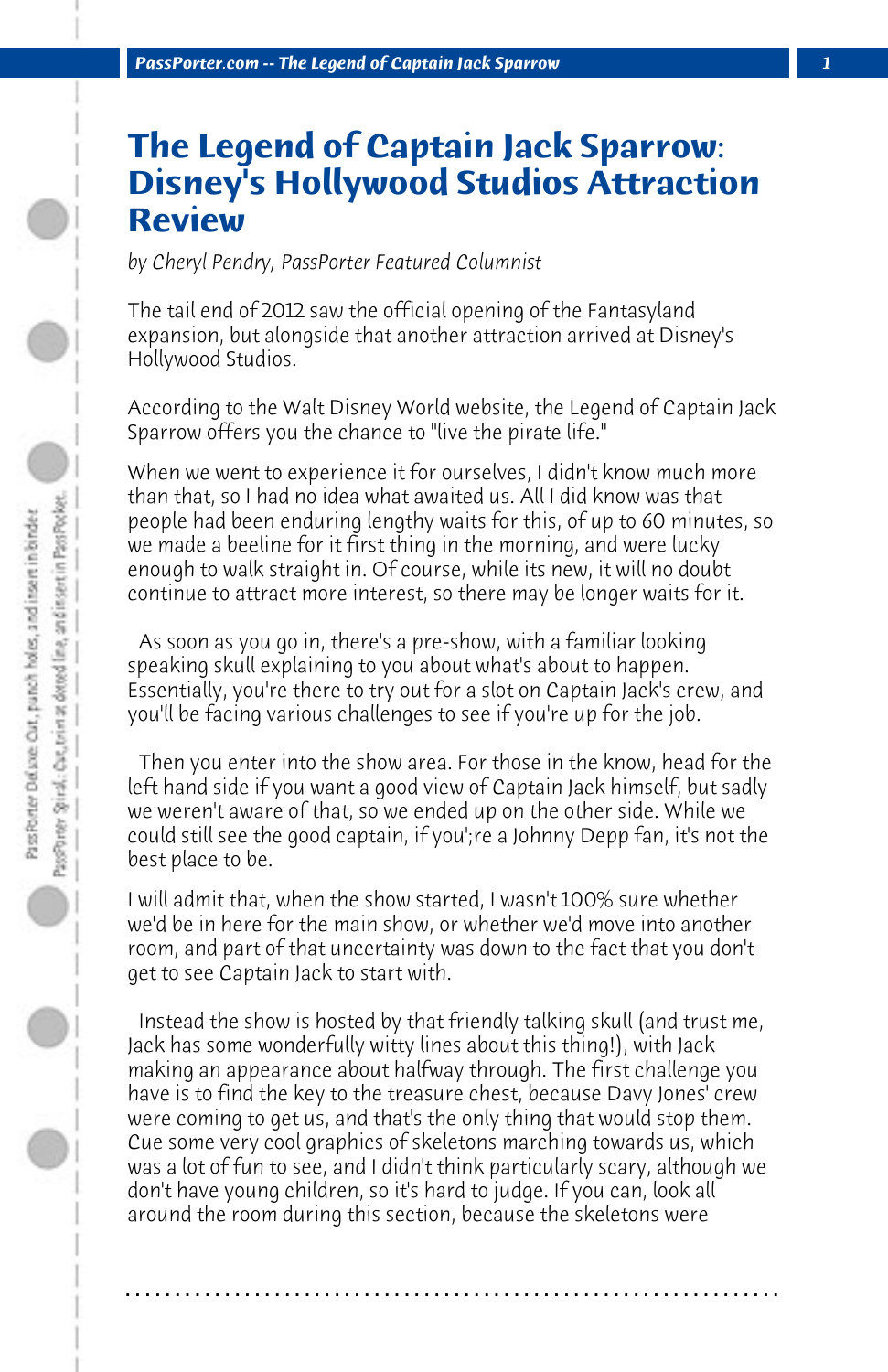## *PassPorter.com -- The Legend of Captain Jack Sparrow (continued) 2*

everywhere, which really added to the atmosphere.

 The next challenge came from the Kraken, and once again, the effects were excellent, as you saw its tentacles coming towards you. Once we'd defeated the Kraken, we then had to deal with an attack from a mermaid. I really liked the way that they combined the elements from the various different films in the series into this attraction, rather than just focusing on one.

 With each challenge, we were told what to do by the skull, and once we'd passed those challenges, we were deemed fit to be part of Captain Jack's crew, and this was when he finally made his appearance to swear the pirate oath with him.

 As I've already mentioned, we weren't in the greatest place to see Jack, but even from where we were standing, it was amazing to watch. Johnny Depp is always a lot of fun to watch in the movies, and it's just the same here. He had some truly great lines during this, and it was almost as if Captain Jack was in the room with you. I had high hopes for this, having read a lot about how they filmed this, and I wasn't disappointed. The only negative I can say is that I was expecting to see him earlier in the show, but I guess it gives you something to look forward to.

 All too soon (or at least that's what it felt like to me!) the show was over, and we were heading back outside. While it was a lot of fun, and a nice addition [to Disney's Hollywood Studios, and certainly](http://www.passporter.com/articles/cheryl-pendry-featured-columnist.asp) much better than what went before there, I wouldn't wait longer than probably 20 minutes to see it. I know that if I'd had an hour's wait, and then saw it, I think I'd be feeling a bit short changed.

 I read an interview with one of the Imagineers, and he described it as an "immersive experience," something I'd go along with. It really does put you in the middle of the action, and is a lot of fun. Anyone who's a fan of Pirates of the Caribbean (and let's face it, who isn't?!) will enjoy it. All in all, I think it's a good addition to the park, and I look forward to seeing it again and again on return trips.

*About The Author: Cheryl and husband Mark live in England and love to travel, particularly to America. They are in the process of visiting every Disney theme park around the world, having already been to Disneyland Resort Paris, Hong Kong Disneyland and both American Disney resorts. They are now planning for their trip to Japan in the spring to visit the Tokyo* Disney Resort. *Click here to view more of Cheryl's articles!* 

**. . . . . . . . . . . . . . . . . . . . . . . . . . . . . . . . . . . . . . . . . . . . . . . . . . . . . . . . . . . . . . . . . .**

*Article last updated: 04-25-2013*